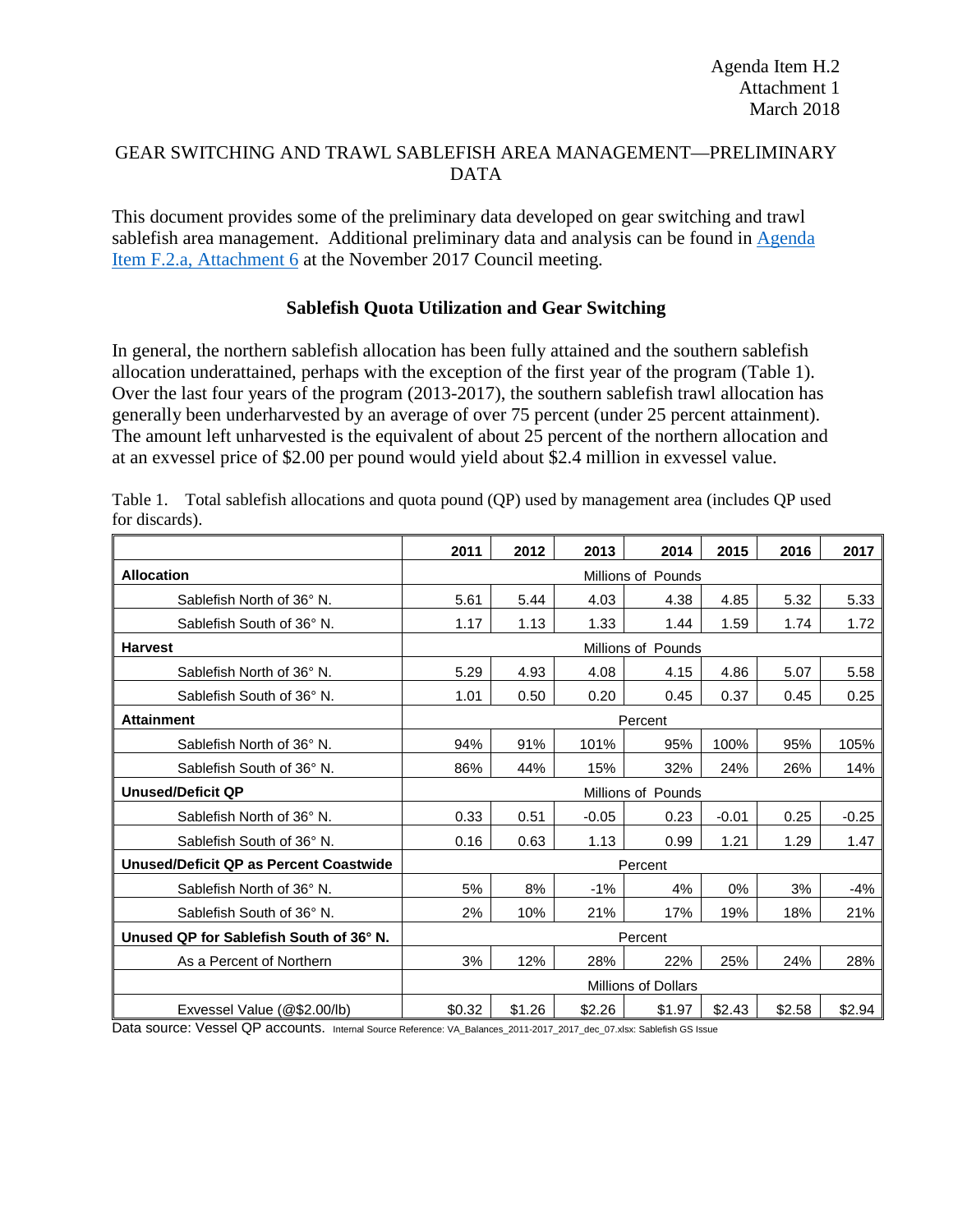### **Amount of Gear Switching**

Coastwide, on average from 2011 to 2017, 37 percent of sablefish landings and 30 percent of the trawl sector sablefish allocation were caught by gear-switched vessels. North of 36º N. lat. 32 percent of sablefish landings and 30 percent of the trawl sector sablefish allocation were caught by gear-switched vessels. On a coastwide basis, there is no clear trend in the proportion of the allocation taken by gear-switched vessels. However, in the area north of 36º N. lat., both the percent of landings and percent of allocation caught by gear-switched vessels appears to have been on an upward trend since 2013—although with respect to the percent of landings, the 36 percent taken in 2016 and 2017 was only slightly more than the 34 percent level taken in 2012.

|                           | 2011                          | 2012 | 2013 | 2014 | 2015                | 2016 | 2017 | Average |  |
|---------------------------|-------------------------------|------|------|------|---------------------|------|------|---------|--|
| Sablefish North of 36° N. |                               |      |      |      | Percent of Landings |      |      |         |  |
| Trawl                     | 71%                           | 66%  | 76%  | 69%  | 67%                 | 64%  | 64%  | 68%     |  |
| <b>Gear Switched</b>      | 29%                           | 34%  | 24%  | 31%  | 33%                 | 36%  | 36%  | 32%     |  |
| Sablefish South of 36° N. |                               |      |      |      |                     |      |      |         |  |
| Trawl                     | 4%                            | 10%  | 7%   | 3%   | 4%                  | 2%   | 1%   | 4%      |  |
| <b>Gear Switched</b>      | 96%                           | 90%  | 93%  | 97%  | 96%                 | 98%  | 99%  | 96%     |  |
| Coastwide                 |                               |      |      |      |                     |      |      |         |  |
| Trawl                     | 60%                           | 61%  | 73%  | 63%  | 63%                 | 59%  | 61%  | 63%     |  |
| <b>Gear Switched</b>      | 40%                           | 39%  | 27%  | 37%  | 37%                 | 41%  | 39%  | 37%     |  |
| Sablefish North of 36° N. | <b>Percent of Allocations</b> |      |      |      |                     |      |      |         |  |
| Trawl                     | 65%                           | 57%  | 76%  | 64%  | 66%                 | 60%  | 63%  | 64%     |  |
| <b>Gear Switched</b>      | 27%                           | 30%  | 24%  | 29%  | 33%                 | 34%  | 36%  | 30%     |  |
| Sablefish South of 36° N. |                               |      |      |      |                     |      |      |         |  |
| Trawl                     | 3%                            | 4%   | 1%   | 1%   | 1%                  | 1%   | 0%   | 2%      |  |
| <b>Gear Switched</b>      | 81%                           | 39%  | 13%  | 29%  | 19%                 | 22%  | 12%  | 31%     |  |
| Coastwide                 |                               |      |      |      |                     |      |      |         |  |
| Trawl                     | 54%                           | 48%  | 57%  | 48%  | 50%                 | 45%  | 48%  | 50%     |  |
| <b>Gear Switched</b>      | 36%                           | 31%  | 21%  | 29%  | 29%                 | 31%  | 30%  | 30%     |  |

Table 2. Sablefish landings by gear type as a percent of all landings and a percent of the allocations (discards not included<sup>a'</sup>).

a/ Since discards are not included, the percent of allocations attained in this table are slightly lower than the percent of allocations attained showing i[n Table 1.](#page-0-0)

Source: Landings data from PacFIN fish ticket data; allocation amounts based on amounts of QP issued. Internal Source Reference: Sablefish\_04&20\_N&S\_Totals and Counts.xlsx: Pivot

#### **Vessels from the North Fishing in the South and Landing of the Southern Quota**

Over the first six years of the catch share program, landings by a cumulative total of 11 trawl sector vessels that also participated in the north accounted for between about 50 and 60 percent of the trawl southern sablefish landings (690 mt out of a total of 1,291 mt caught and 3,808 mt allocated in the south; based on landing data summarized from PacFIN fish tickets). In any one year, no more than four vessels with northern landings also landed southern sablefish QP. A more careful consideration of the likelihood that sablefish currently caught and landed in the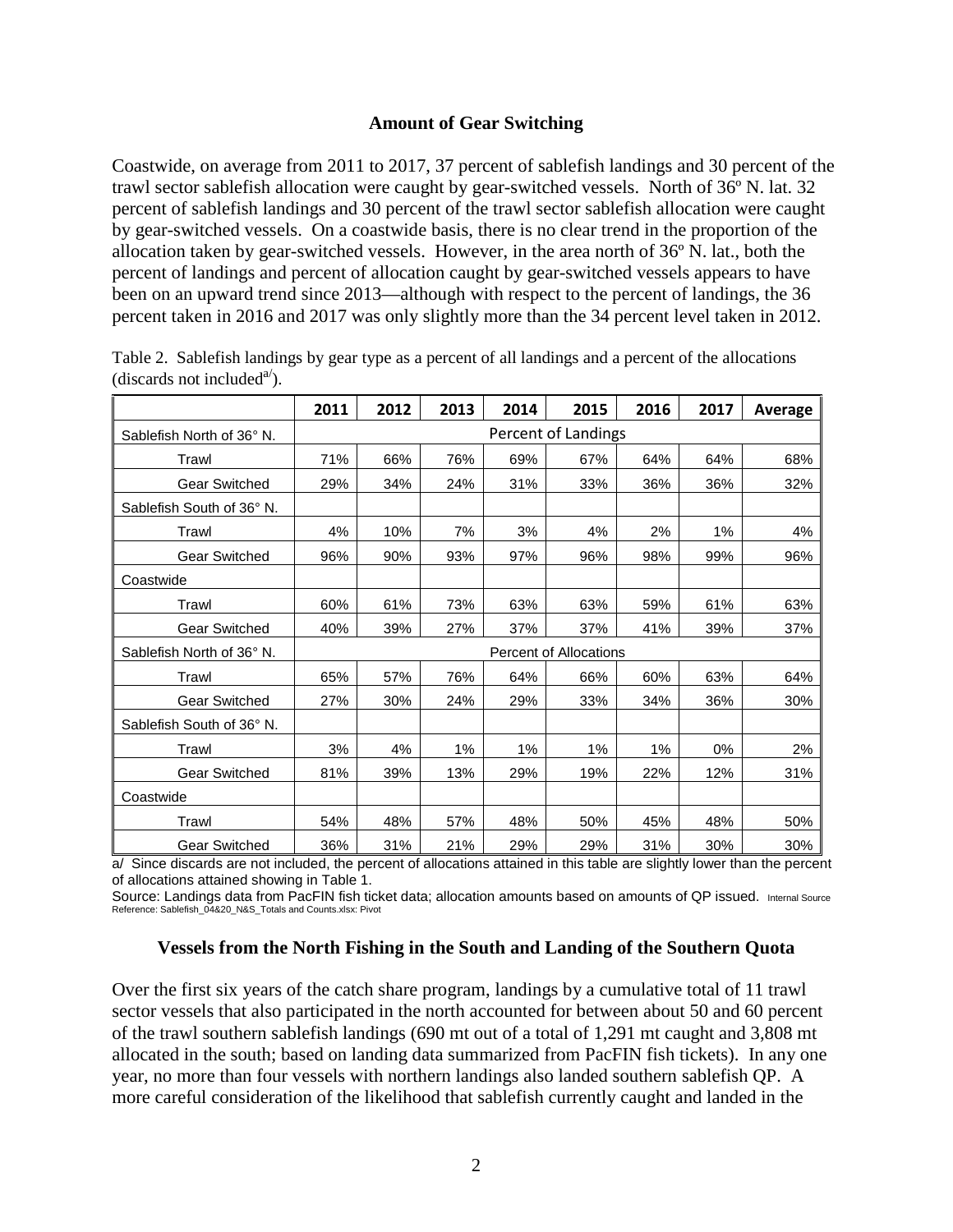south will be caught and landed in the north would include identifying not only whether a vessel is active in the north but whether its main area of activity is in the north (in which case it may be less likely that it would travel south to harvest its quota, if the 36<sup>o</sup> line is eliminated for the trawl fishery).

While vessels from the north participate in the south, almost all the landings by these vessels are into the port of Morro Bay. On average, over 92 percent of the southern sablefish is landed in Morro Bay and none of the harvest from this area is landed further north than Monterey. Landings in ports other than Morro Bay are sporadic with no port showing landings in more than 3 of 6 years (from 2011 through 2016).

# **North-South Price Differentials**

While exvessel prices between the north and south are comparable (north slightly higher) northern sablefish QP prices are substantially higher than in the south. There may be a number of reasons for this price differential, however, regardless of the reason it seems likely that if southern sablefish QP could be used in the north, a large portion of that quota would likely be acquired by individuals interested in harvesting north of 36º N. lat.

On average, from 2011 through 2017, the price of sablefish is only 4 to 13 percent higher in the north as compared to the south, depending on the gear type [\(Table 3\)](#page-2-0). However, since 2014 the average price per pound of sablefish QP sales tends to be at least six times higher in the north, rising to over 17 times higher in 2017 (though there were only three trades of southern sablefish QP in 2017, [Table 4\)](#page-3-0). The annual average based on the NMFS vessel IFQ data system (2.81, [Table 4\)](#page-3-0) is comparable to that reported on the Jefferson State Trading Company site (3.30, [Table](#page-3-1)  [5\)](#page-3-1). Data on QS sales is extremely limited, but the Jefferson State Trading Company site 2016 trades shows north to south price ratio (5.16, [Table 5\)](#page-3-1) similar to the QP ratio for that year (6.01, [Table 4;](#page-3-0) 6.47, [Table 5\)](#page-3-1).

The demand for harvest opportunities north of 36º N. lat. would also be expected to increase the price of the quota that was previously restricted to southern areas. At the same time, there may be some diminishment in the northern prices given an increase in supply of QP from the south. Overall, the pool of QP potentially available in the north would expand by 32 percent (based on the 2017 north/south allocations). At the same time, some of the harvesting currently occurring in the south would likely shift northward. In 2017, the southern harvest was the equivalent of 4 percent of the northern harvest. Therefore, the proportion of additional quota available would be far greater than the proportion of additional harvest, even if all the southern harvest migrated northward.

<span id="page-2-0"></span>Table 3. Weighted average 2011-2017 exvessel prices for IFQ sablefish caught with trawl gear and gear switched.

|                       | <b>North</b> | South  | <b>Difference</b> | <b>North Relative to South</b> |
|-----------------------|--------------|--------|-------------------|--------------------------------|
| l IFQ Trawl           | \$2.05       | \$1.81 | \$0.24            | 13%                            |
| l IFQ - Gear Switched | \$3.20       | \$3.08 | \$0.12            | 4%                             |

Source: PacFIN fish ticket data. Internal Source Reference: Sablefish Prices - PacFIN - Dahl 03 04 20.xlsx: Counts and Prices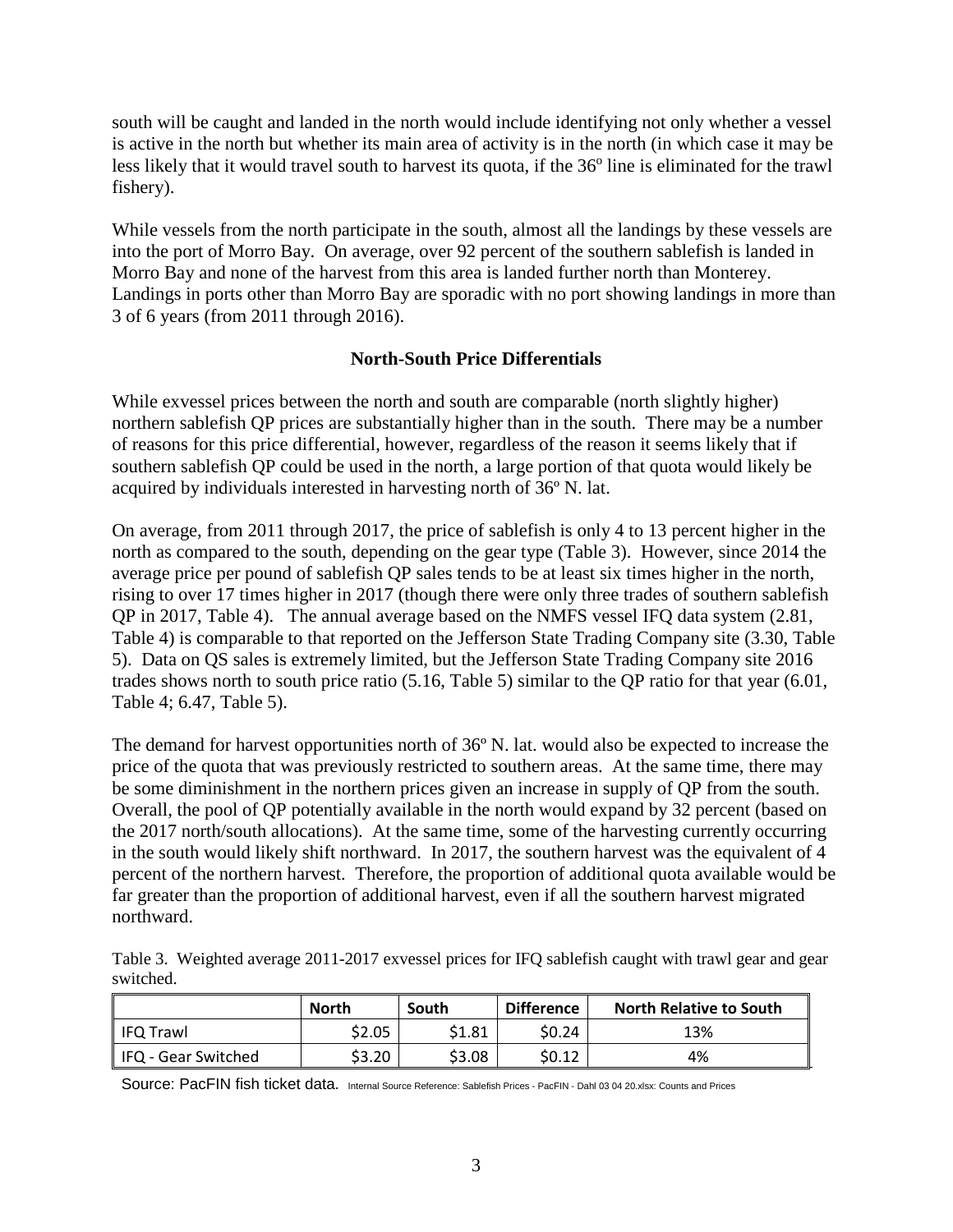|                                | 2011 | 2012 | 2013 | 2014 | 2015 | 2016 | 2017  | Total |
|--------------------------------|------|------|------|------|------|------|-------|-------|
| Sablefish North of 36° N.      |      |      |      |      |      |      |       |       |
| Price/Lb                       | 1.07 | 1.04 | 0.88 | 1.00 | 1.11 | 1.10 | 1.21  | 1.06  |
| <b>Total Trades</b>            | 54   | 47   | 66   | 62   | 57   | 83   | 86    | 455   |
| Sablefish South of 36° N.      |      |      |      |      |      |      |       |       |
| Price/Lb                       | 0.75 | 1.05 | 0.26 | 0.16 | 0.18 | 0.17 | 0.07  | 0.38  |
| <b>Total Trades</b>            | 58   | 31   | 8    | 22   | 51   | 3    | 3     | 176   |
| <b>Ratio of North to South</b> | 1.43 | 0.99 | 3.38 | 6.25 | 6.17 | 6.47 | 17.29 | 2.81  |

<span id="page-3-0"></span>Table 4. Average annual QP prices for sablefish north and south.

Source: PacFIN fish ticket data. Internal Source Reference: QP\_Prices\_2011\_2017\_dec\_07.xlsx: Pivot

<span id="page-3-1"></span>Table 5. QP and QS price per pound from Jefferson Street Trading.

|                         |                            | 2011-2017              | <b>Recent Year</b> |                        |  |
|-------------------------|----------------------------|------------------------|--------------------|------------------------|--|
|                         |                            | (unweighted averge)    |                    |                        |  |
|                         | Price (\$/lb)              | <b>Number of sales</b> | Price (\$/lb)      | <b>Number of sales</b> |  |
|                         |                            |                        | <b>QP Sales</b>    |                        |  |
|                         |                            |                        |                    | 2016                   |  |
| Sablefish North         | \$1.193                    | 205                    | 1.225              | 43                     |  |
| Sablefish South         | \$0.361                    | 62                     | .204               | 3                      |  |
| Ratio of north to south |                            | 3.30                   | 6.01               |                        |  |
|                         |                            |                        |                    | 2017                   |  |
| Sablefish North         |                            |                        | \$1.321            | 33                     |  |
| Sablefish South         |                            |                        | \$0.044            |                        |  |
| Ratio of north to south |                            |                        | 30.03              |                        |  |
|                         | QS Sales                   |                        |                    |                        |  |
|                         |                            |                        |                    | 2016                   |  |
| Sablefish North         | Only two trades available. |                        | \$17.92            |                        |  |
| Sablefish South         |                            |                        | \$3.47             |                        |  |
| Ratio of north to south |                            |                        | 5.16               |                        |  |

 $\texttt{Source:}\ \textit{https://jeffersonstatetradiingco.com/priceperpound.php}$  (December 7, 2017)<br>Internal Source Reference:Jeff\_AuctionReults\_Feb 13, 2018.xlsx: Simple Averages

# **Annual Vessel QP Limits**

At the November 2017 Council meeting, Council members expressed interest in the possibility that a reduced northern sablefish annual vessel QP limit might be used to limit the amount of gear switching. The following information is provided to inform further discussion of this possibility. The current annual limit is 4.5 percent in the north and 15 percent in the south [\(Table](#page-4-0)  [6\)](#page-4-0). While there is a great divergence in these percentages, because the northern allocation is much greater than the southern allocation, the total QP harvestable under the northern and southern limits are somewhat comparable (240,000 QP in the north and 258,000 QP in the south, based on 2017 allocations). The annual vessel QP limits are set at 50 percent above the QS control limits.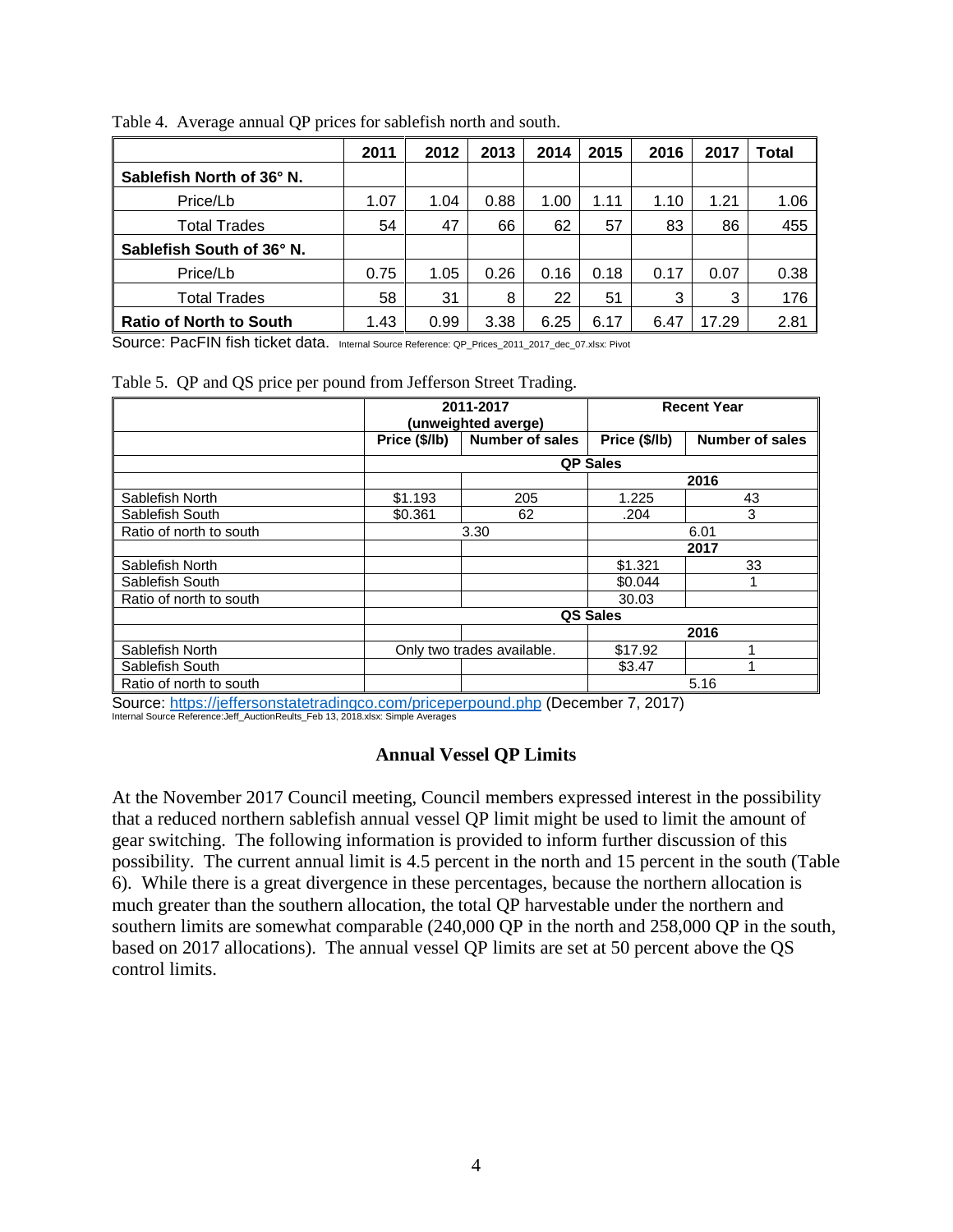|                                       |         | <b>Annual Vessel QP Limit</b>   | <b>QS Control Limit</b> |                                 |  |
|---------------------------------------|---------|---------------------------------|-------------------------|---------------------------------|--|
| <b>Species Category</b>               | Percent | <b>QP Equivalent</b><br>in 2017 | <b>Percent</b>          | <b>QP Equivalent</b><br>in 2017 |  |
| Sablefish N. of 36° (Monterey north)  | 4.50%   | 239,726                         | 3.00%                   | 159,818                         |  |
| Sablefish S. of 36° (Conception area) | 15.00%  | 258,198                         | 10.00%                  | 172.132                         |  |

<span id="page-4-0"></span>Table 6. Annual vessel QP limit alternatives.

Source: Regulations and 2017 QP allocations.

Most vessels harvest well below the vessel limits. Assessing vessels using vessel accounts as a proxy, for 2011 to 2017, the median vessel average annual attainment of the vessel QP limits was 15.9 percent for northern sablefish and 17.4 percent for southern sablefish [\(Table 7\)](#page-4-1). Average per vessel attainment was somewhat greater (22.9 percent of the annual QP limit in the north and 23.6 percent in the south) because of the influence of highliner catches on the distribution statistic. Few vessels reached more than 90 percent of the limit and most of those were vessels with at least some gear switching during the year. In the north, an average of 2.7 vessels per year reached 90 percent of the 4.5 percent limit (i.e. caught more than 4.05 percent of the trawl allocation). Of these, an average of 2 of the vessels did some gear switching during the year and an average of 0.7 vessels fished only with trawl gear (i.e. from 2011 to 2017 there were five occurrences of a trawl-only vessel catching more than 90 percent of the annual vessel QP limit).

|                                  | <b>Averages of Annual</b><br>(Percent of Annual QP Limit) | <b>Average Number of</b><br><b>Vessels Achieving</b><br><b>Indicated Percent</b><br><b>Attainment of QP Limit</b> | Avg of<br>Total |                            |                  |                  |                     |                                      |  |
|----------------------------------|-----------------------------------------------------------|-------------------------------------------------------------------------------------------------------------------|-----------------|----------------------------|------------------|------------------|---------------------|--------------------------------------|--|
|                                  | Max                                                       | Median                                                                                                            | Average         | <b>Less</b><br>than<br>50% | 50%<br>to<br>75% | 75%<br>to<br>90% | More<br>than<br>90% | <b>Vessels</b><br><b>Per</b><br>Year |  |
| Sablefish North of 36° N.        | 98.3%                                                     | 15.9%                                                                                                             | 22.9%           | 81.7                       | 8.7              | 1.4              | 2.7                 | 94.6                                 |  |
| Vessels with Trawl Only          | 85.7%                                                     | 12.7%                                                                                                             | 18.3%           | 69.0                       | 5.0              | 0.6              | 0.7                 | 75.3                                 |  |
| Vessels with Some Gear Switching | 95.2%                                                     | 36.5%                                                                                                             | 41.4%           | 12.7                       | 3.7              | 0.9              | 2.0                 | 19.3                                 |  |
| Sablefish South of 36° N.        | 66.4%                                                     | 17.4%                                                                                                             | 23.6%           | 7.6                        | 1.0              | 0.1              | 0.4                 | 9.1                                  |  |
| Vessels with Trawl Only          | 8.5%                                                      | 8.3%                                                                                                              | 8.3%            | 1.1                        |                  |                  |                     | 1.1                                  |  |
| Vessels with Some Gear Switching | 66.4%                                                     | 21.5%                                                                                                             | 26.3%           | 6.4                        | 1.0              | 0.1              | 0.4                 | 8.0                                  |  |

<span id="page-4-1"></span>Table 7. Averaged annual (2011-2017) maximum, median, average vessel account attainment of annual QP control limits and number of accounts at the indicated attainment levels.

a/ The 90% level is approached only for lingcod north.

Data source: WCR IFQ database from January 8 2018. [Internal Source Reference: VA\_Balances\_2011-2017\_dec\_07: Summary of Species Results]

A retrospective analysis applying hypothetical reductions to the annual QP limit can be used to indicate the degree of impact of such a reduction. Depending on the degree of change, reducing the sablefish annual vessel QP limit for the area north of 36º N. lat. might have only affected a relatively small portion of the total fleet, and the amount of landings that would have been over that limit is relatively small. Larger reductions result in greater impact. For example, a reduction of the limit to 3 percent would have impacted 9 vessels per year on average, at most 8 vessels in any one year, and a total of 24 vessels across all years, out of a total fleet represented by 157 vessels during the seven year period [\(Table 8\)](#page-5-0). The total QP over the limit that would likely have been made available for other vessels was 5.1 percent on average and 6.1 percent in the year that would have been most impacted. Those percentages equate to 246,818 and 341,696 pounds, respectively. Of those amounts, most would have been caught by vessels with at least